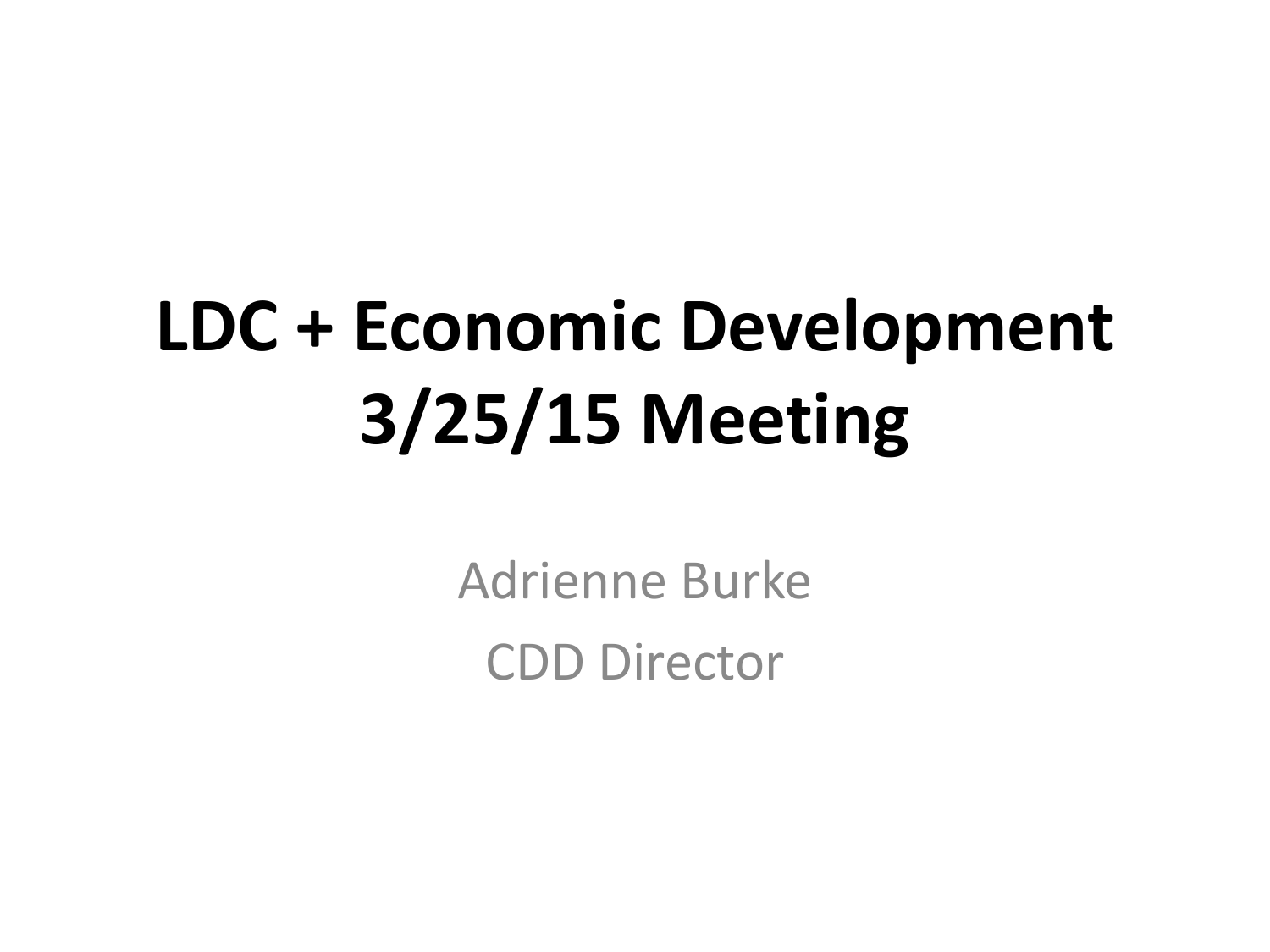### **Where We've Been**

- One year of meetings started in March 2014 tasked with identifying changes to Land Development Code to help with revitalization of commercial corridors (Comprehensive Plan direction)
- Group elected to start with 8<sup>th</sup> Street
- Participation from core group and other interested parties
- Four published viewpoints with fifth drafted by staff: Griffin, Lentz, Rieck, Miranda/Gillette
- Public survey and survey of owners
- Discussions on: boundaries, land use, density, preliminary design ideas, traffic, streetscaping, outreach, coordination with county portion of 8<sup>th</sup> Street/A1A, co-housing, incentive programs, log trucks, concrete plant, funding opportunities
- Looked at examples from other communities
- Came up with some initial draft LDC language
- [www.fbfl.us/LDCED](http://www.fbfl.us/LDCED)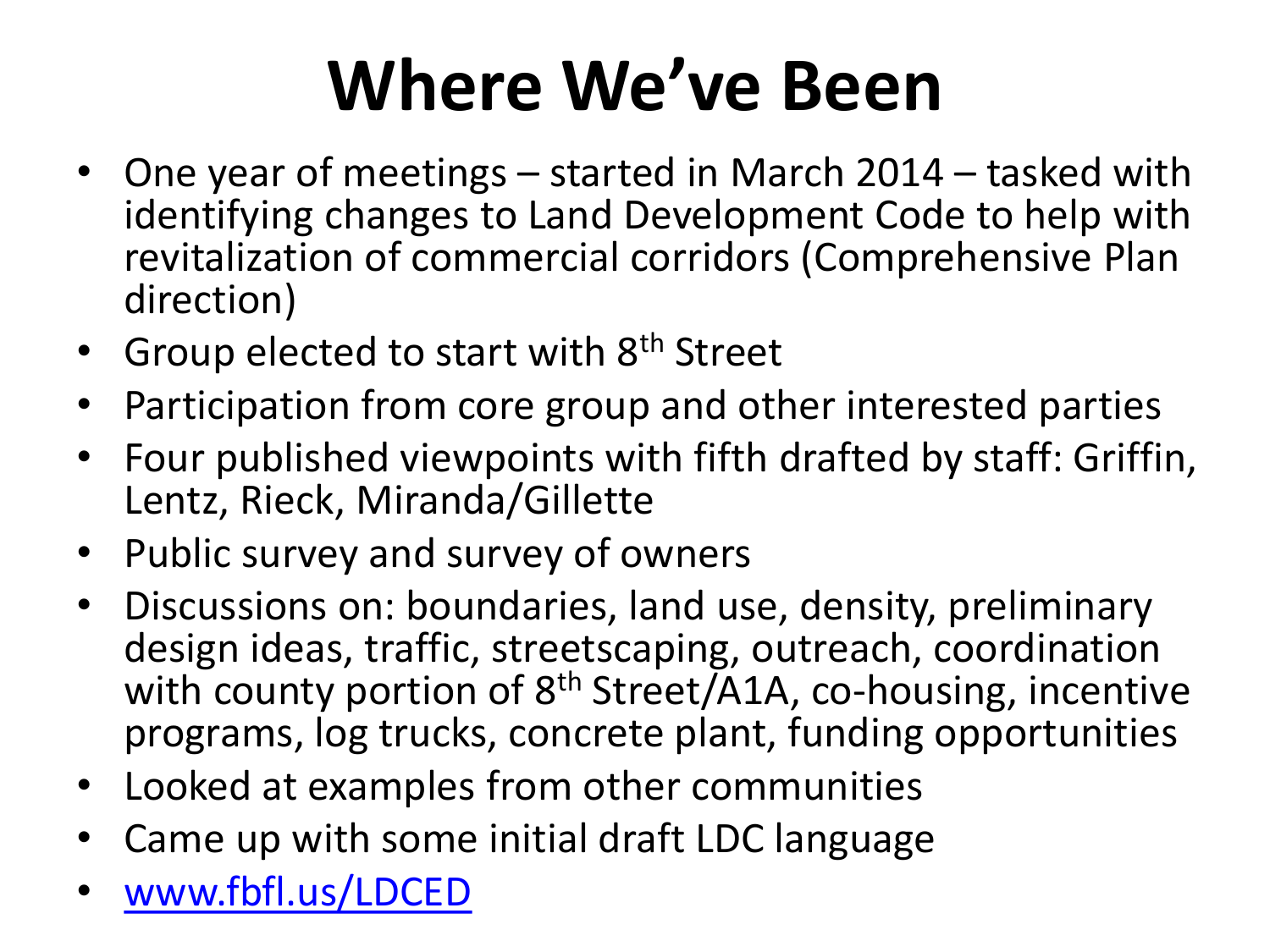### **Where We've Arrived**

- Survey vision: vibrant, welcoming, inviting, attractive, gateway
- Tentative area for improvements
- Add residential use/density to corridor – recommended high density (20-30 units with bonus provision for affordable housing)
- Mixed-use area draft allowable land uses
- No setbacks and 45' height limit (like downtown)
- Landscaping component
- Underlying zoning changes vs. overlay district
- Streetscaping as concurrent effort

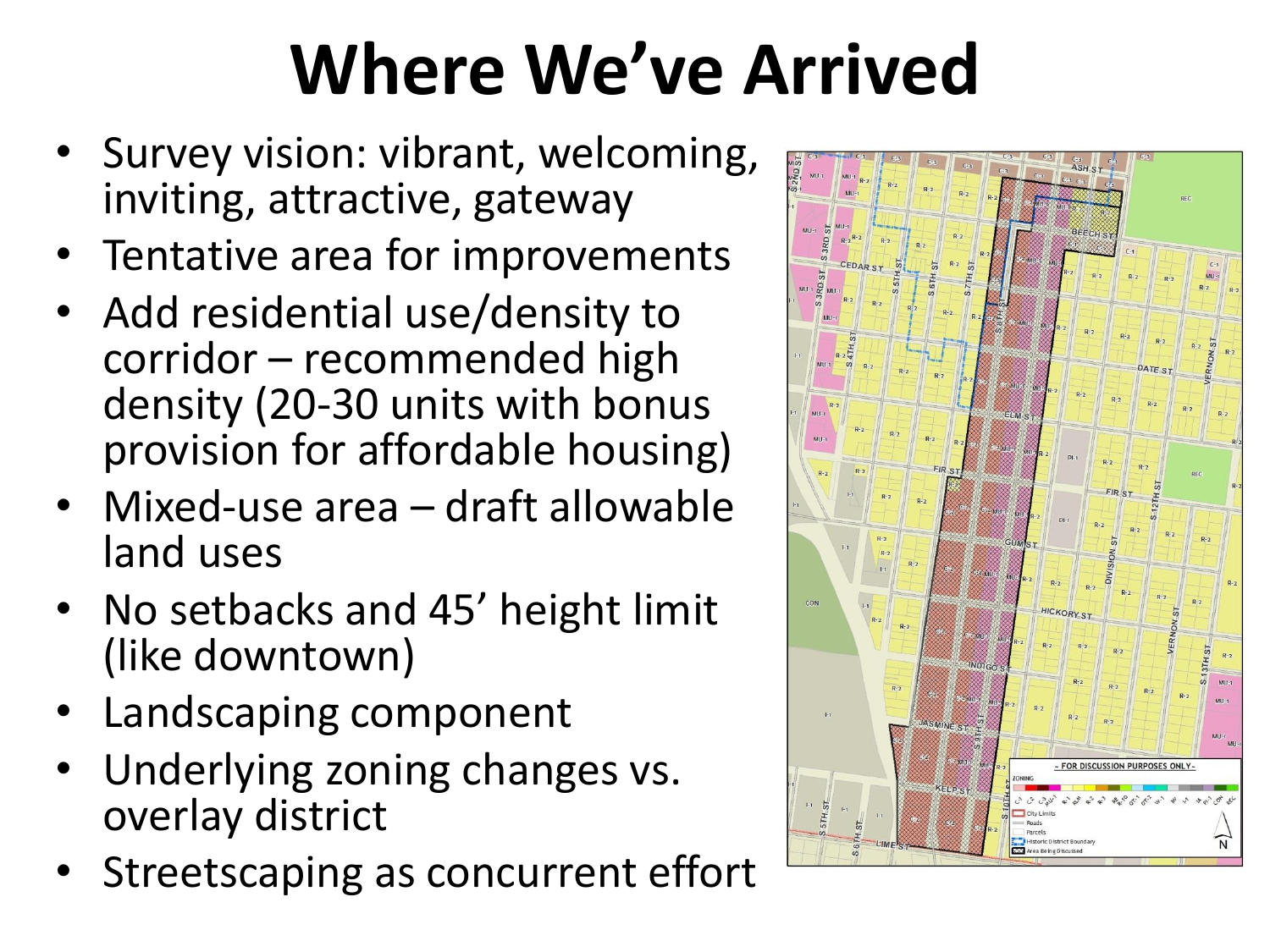#### **My Brain After Last Meeting**